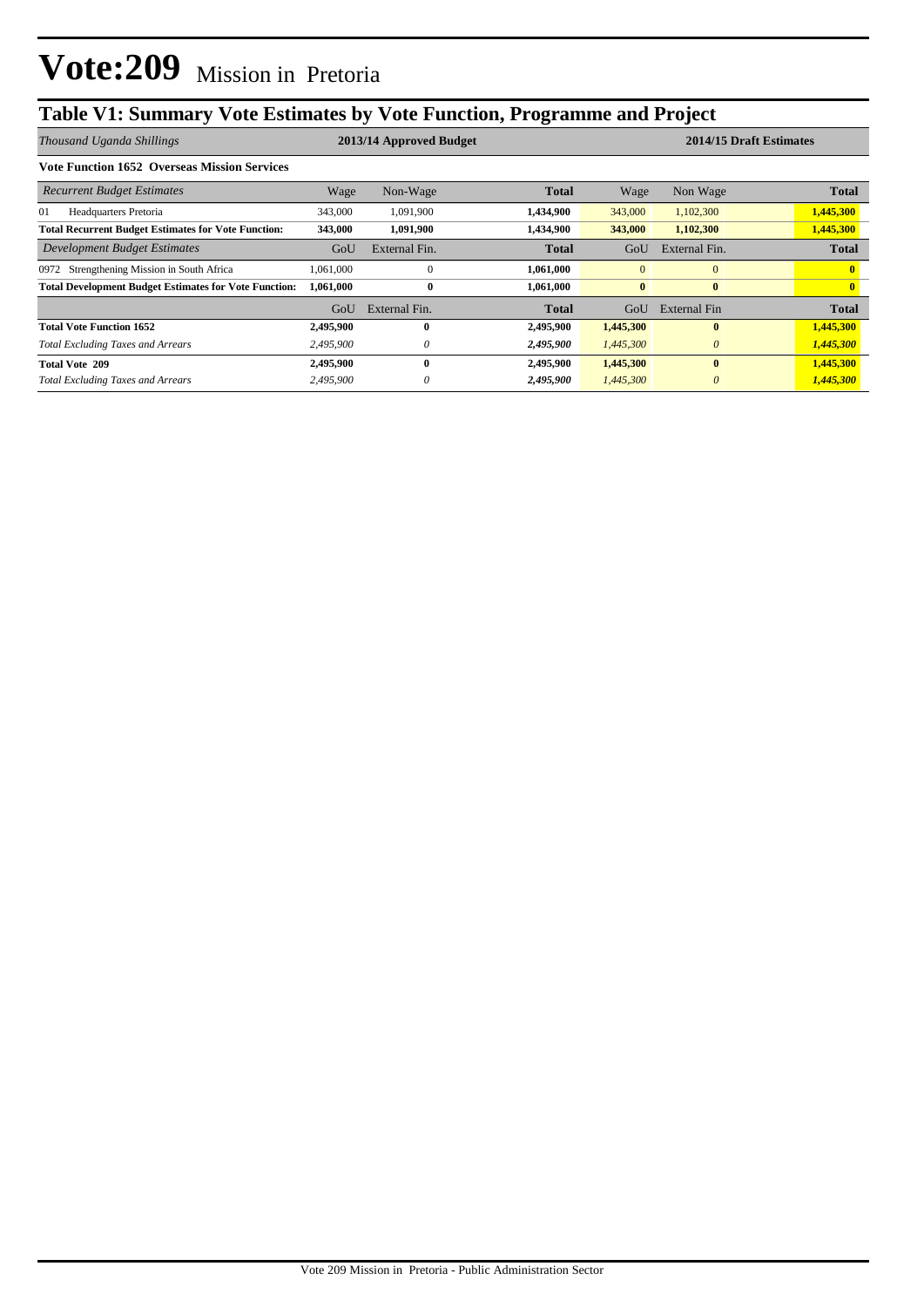# **Vote:209** Mission in Pretoria

### **Table V2: Summary Vote Estimates by Item**

| Thousand Uganda Shillings                               |           | 2013/14 Approved Budget | 2014/15 Draft Estimates |                       |                         |              |
|---------------------------------------------------------|-----------|-------------------------|-------------------------|-----------------------|-------------------------|--------------|
|                                                         | GoU       | External Fin.           | <b>Total</b>            |                       | GoU External Fin.       | <b>Total</b> |
| <b>Employees, Goods and Services (Outputs Provided)</b> | 1,434,900 | $\boldsymbol{\theta}$   | 1,434,900               | 1,445,300             | $\boldsymbol{\theta}$   | 1,445,300    |
| 211103 Allowances                                       | 414,400   | $\mathbf{0}$            | 414,400                 | 424,800               | $\mathbf{0}$            | 424,800      |
| 211105 Missions staff salaries                          | 343,000   | $\mathbf{0}$            | 343,000                 | 343,000               | $\mathbf{0}$            | 343,000      |
| 213001 Medical expenses (To employees)                  | 62,500    | $\Omega$                | 62,500                  | 62,500                | $\Omega$                | 62,500       |
| 221001 Advertising and Public Relations                 | 10,510    | $\mathbf{0}$            | 10,510                  | 10,510                | $\mathbf{0}$            | 10,510       |
| 221009 Welfare and Entertainment                        | 40,000    | $\Omega$                | 40,000                  | 40,000                | $\overline{0}$          | 40,000       |
| 221011 Printing, Stationery, Photocopying and Binding   | 15,000    | $\mathbf{0}$            | 15,000                  | 15,000                | $\mathbf{0}$            | 15,000       |
| 221012 Small Office Equipment                           | 8,000     | $\mathbf{0}$            | 8,000                   | 8,000                 | $\mathbf{0}$            | 8,000        |
| 222001 Telecommunications                               | 45,000    | $\mathbf{0}$            | 45,000                  | 45,000                | $\mathbf{0}$            | 45,000       |
| 223003 Rent – (Produced Assets) to private entities     | 132,000   | $\mathbf{0}$            | 132,000                 | 132,000               | $\mathbf{0}$            | 132,000      |
| 223005 Electricity                                      | 60,590    | $\Omega$                | 60,590                  | 40,590                | $\overline{0}$          | 40,590       |
| 223006 Water                                            | 16,000    | $\mathbf{0}$            | 16,000                  | 16,000                | $\overline{0}$          | 16,000       |
| 226001 Insurances                                       | 28,000    | $\Omega$                | 28,000                  | 28,000                | $\mathbf{0}$            | 28,000       |
| 227001 Travel inland                                    | 53,000    | $\mathbf{0}$            | 53,000                  | 73,000                | $\mathbf{0}$            | 73,000       |
| 227002 Travel abroad                                    | 86,900    | $\mathbf{0}$            | 86,900                  | 86,900                | $\mathbf{0}$            | 86,900       |
| 227004 Fuel, Lubricants and Oils                        | 66,000    | $\Omega$                | 66,000                  | 66,000                | $\mathbf{0}$            | 66,000       |
| 228001 Maintenance - Civil                              | 27,500    | $\mathbf{0}$            | 27,500                  | 27,500                | $\mathbf{0}$            | 27,500       |
| 228002 Maintenance - Vehicles                           | 16,500    | $\mathbf{0}$            | 16,500                  | 16,500                | $\mathbf{0}$            | 16,500       |
| 228003 Maintenance - Machinery, Equipment & Furniture   | 10.000    | $\mathbf{0}$            | 10,000                  | 10,000                | $\mathbf{0}$            | 10,000       |
| <b>Investment</b> (Capital Purchases)                   | 1,061,000 | $\boldsymbol{\theta}$   | 1,061,000               | $\boldsymbol{\theta}$ | $\boldsymbol{\theta}$   |              |
| 231001 Non Residential buildings (Depreciation)         | 600,000   | $\mathbf{0}$            | 600,000                 | $\overline{0}$        | $\overline{0}$          |              |
| 231002 Residential buildings (Depreciation)             | 461,000   | $\bf{0}$                | 461,000                 | $\mathbf{0}$          | $\mathbf{0}$            |              |
| <b>Grand Total Vote 209</b>                             | 2,495,900 | $\bf{0}$                | 2,495,900               | 1,445,300             | $\bf{0}$                | 1,445,300    |
| <b>Total Excluding Taxes and Arrears</b>                | 2,495,900 | 0                       | 2,495,900               | 1,445,300             | $\overline{\mathbf{0}}$ | 1,445,300    |